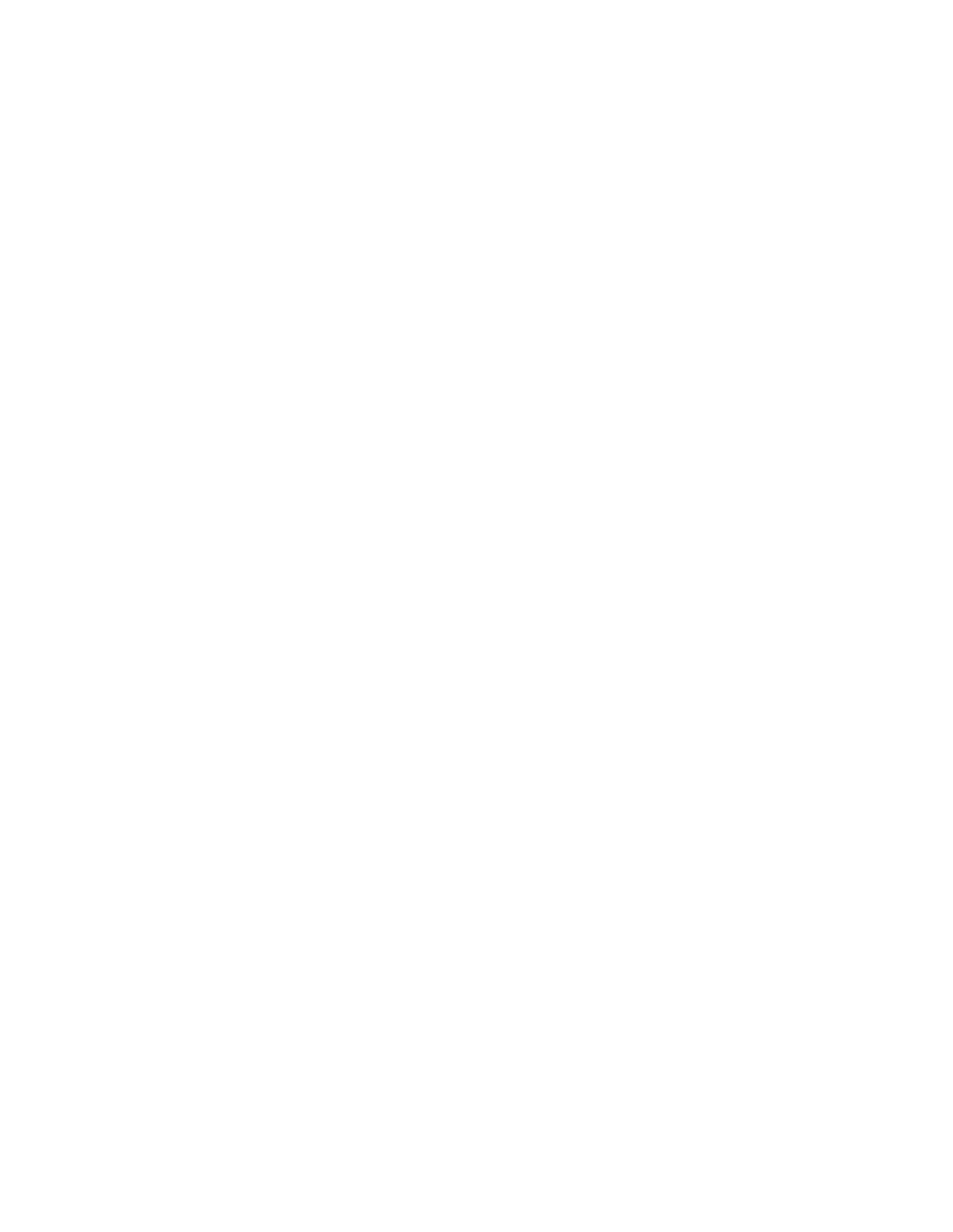

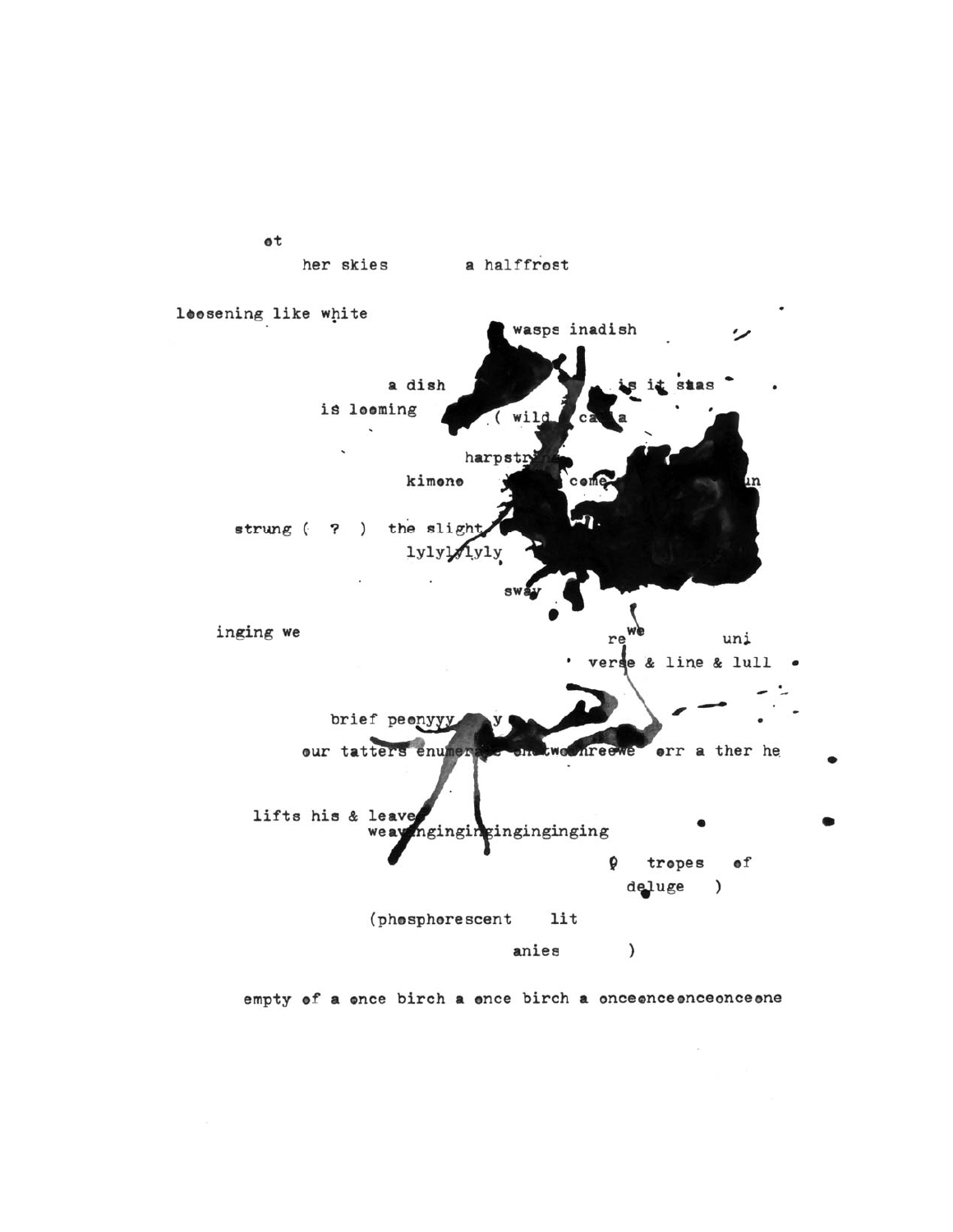### **Performance Notes**

For this piece, a coloratura soprano, comfortable in the higher tessitura is prefered.

Some piano pedal changes are initiated slightly after a new sonority has been played (for clearance), the precise timing is shown with an arrow pointing downward that is synched with the pedal marking.

The electronics portion of *As Absented as* comprises three separate, pre-recorded tracks which are initiated at approximate moments:

Track I, immediately after the first chord is played, Track II at mm. 21, and Track III at mm. 76.

Tracks I and II are provided with 10-20 seconds of play time that consists of only silence at their ends, this obliterates the risk of skipping tracks right after the previous one has ended.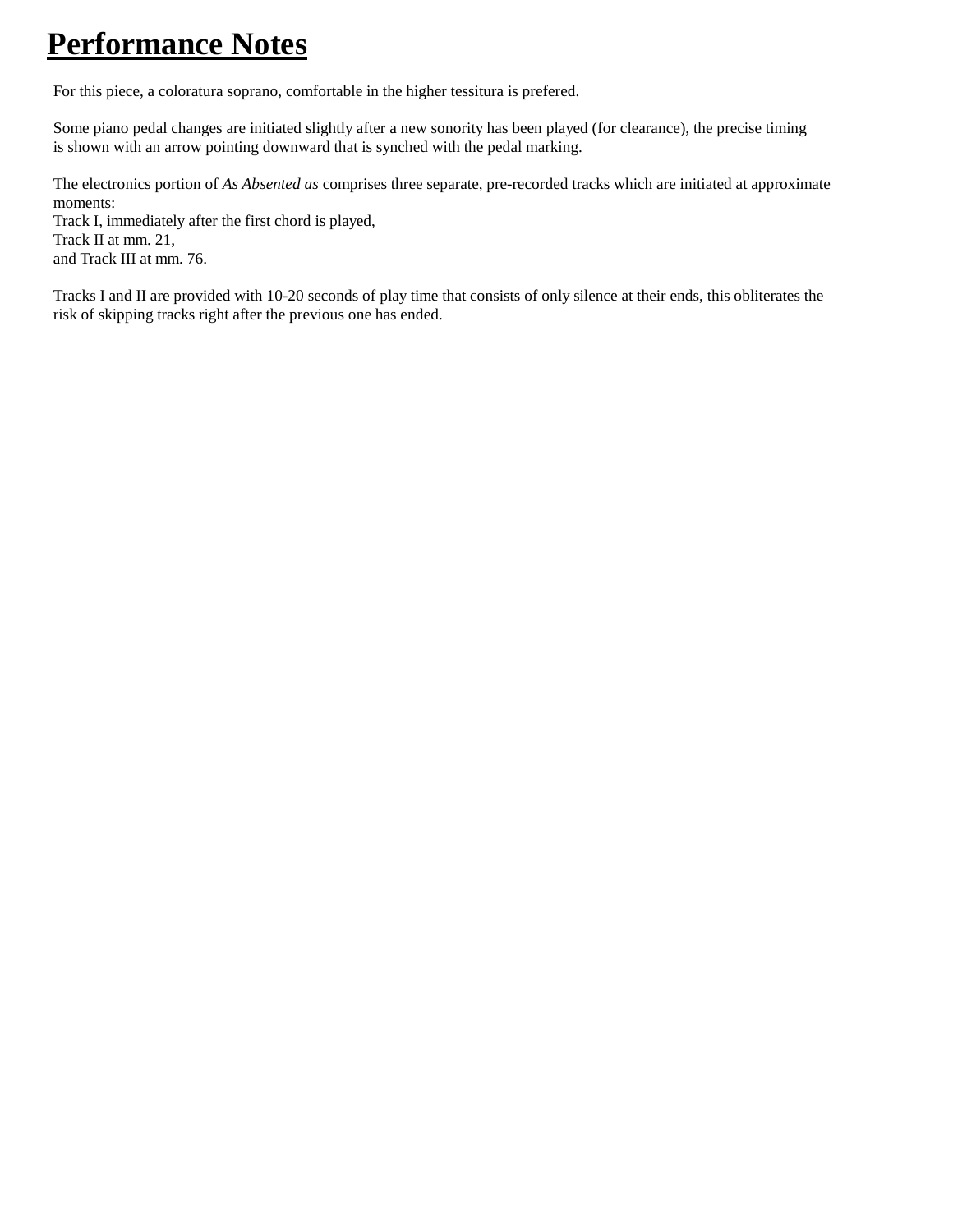#### **As Absented as Part I**

Text: Elise Suklje Martin

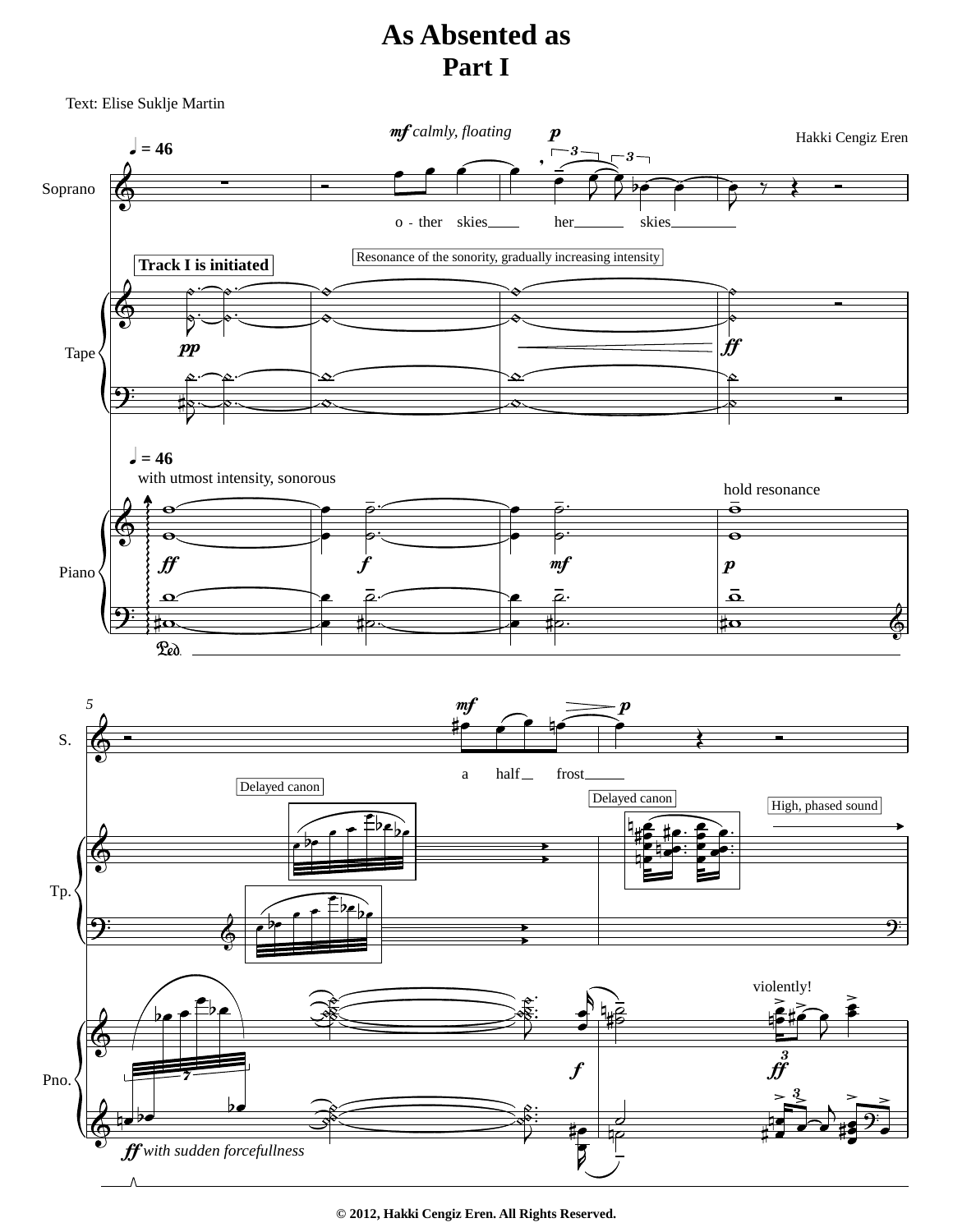

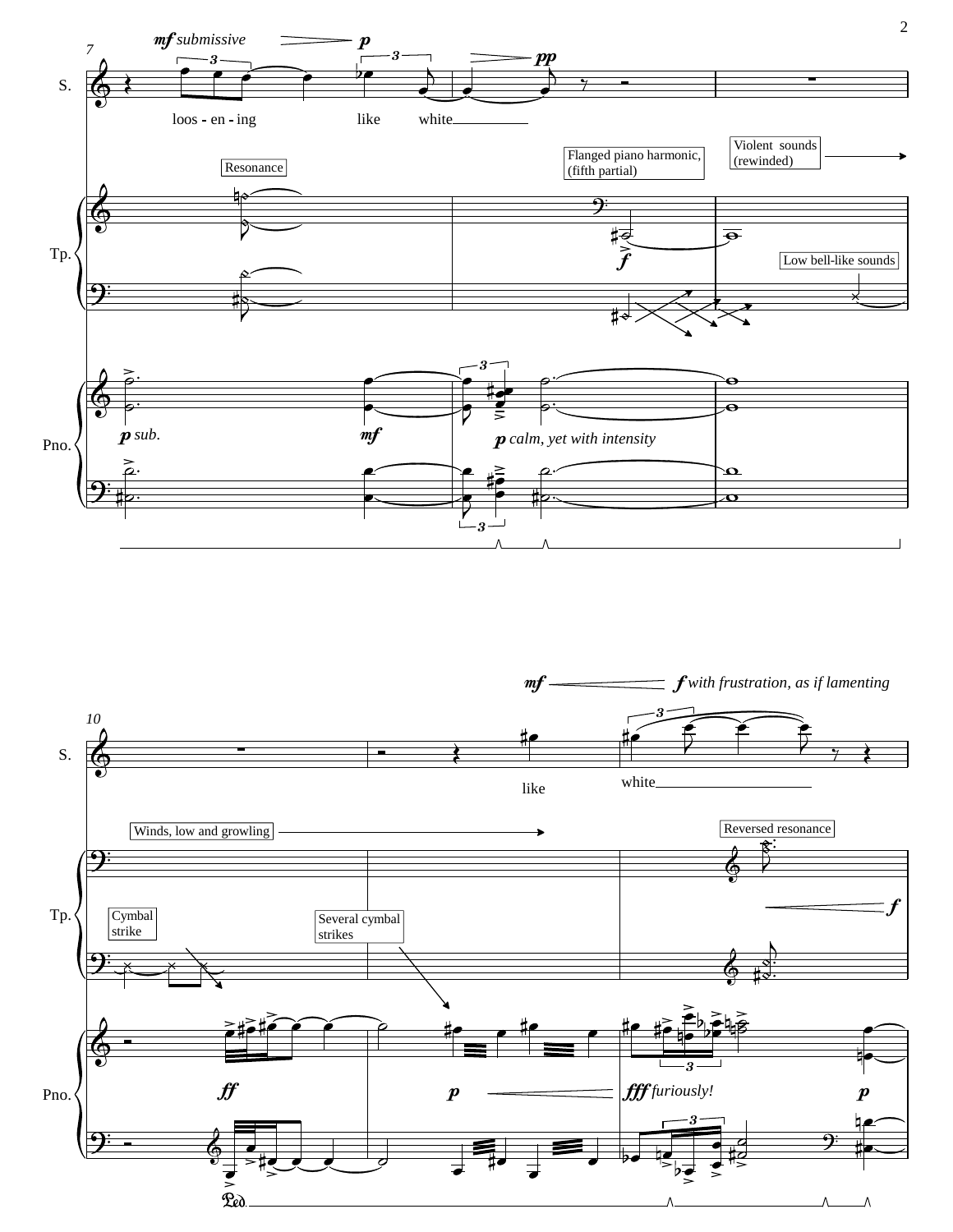



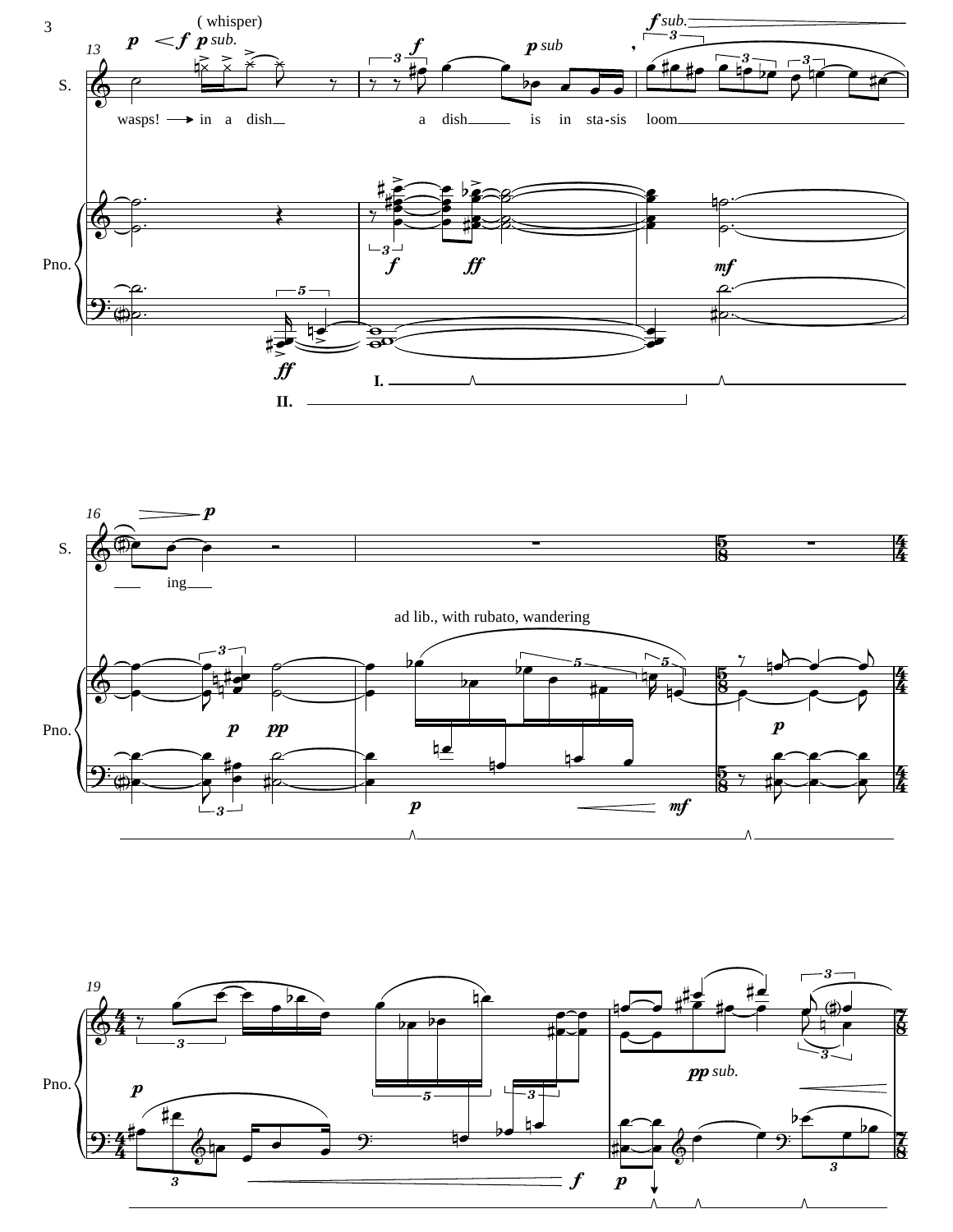

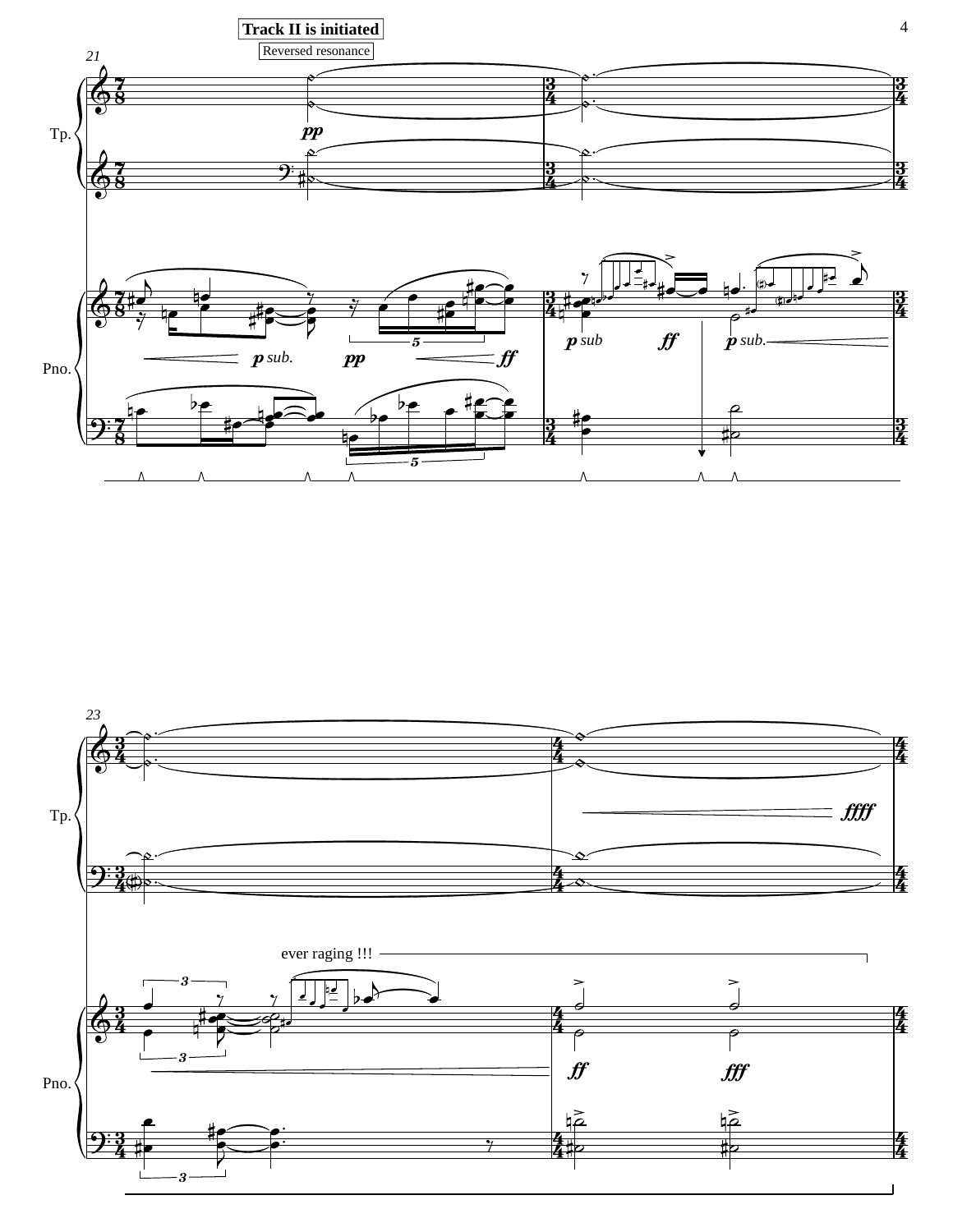#### **Part II**







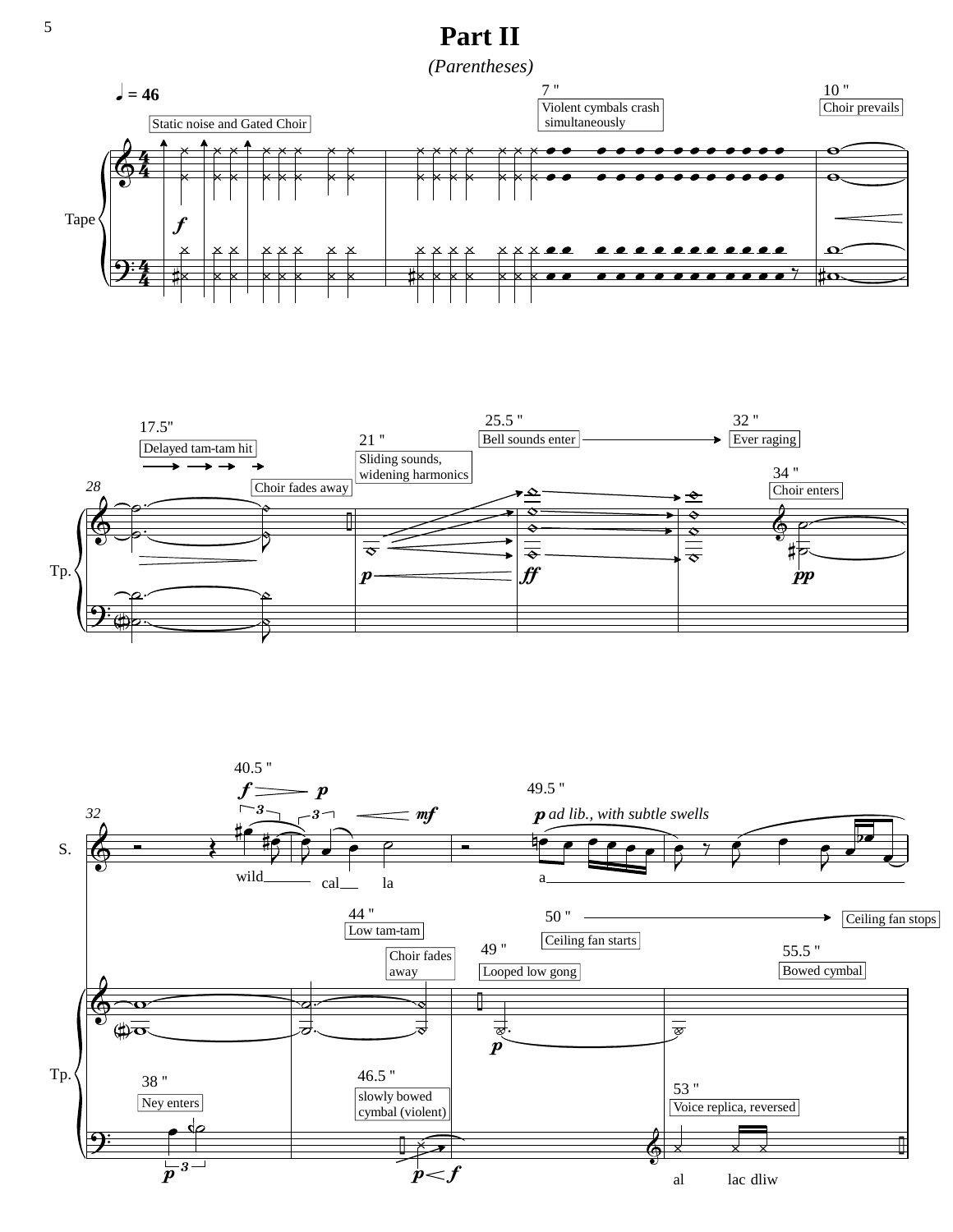



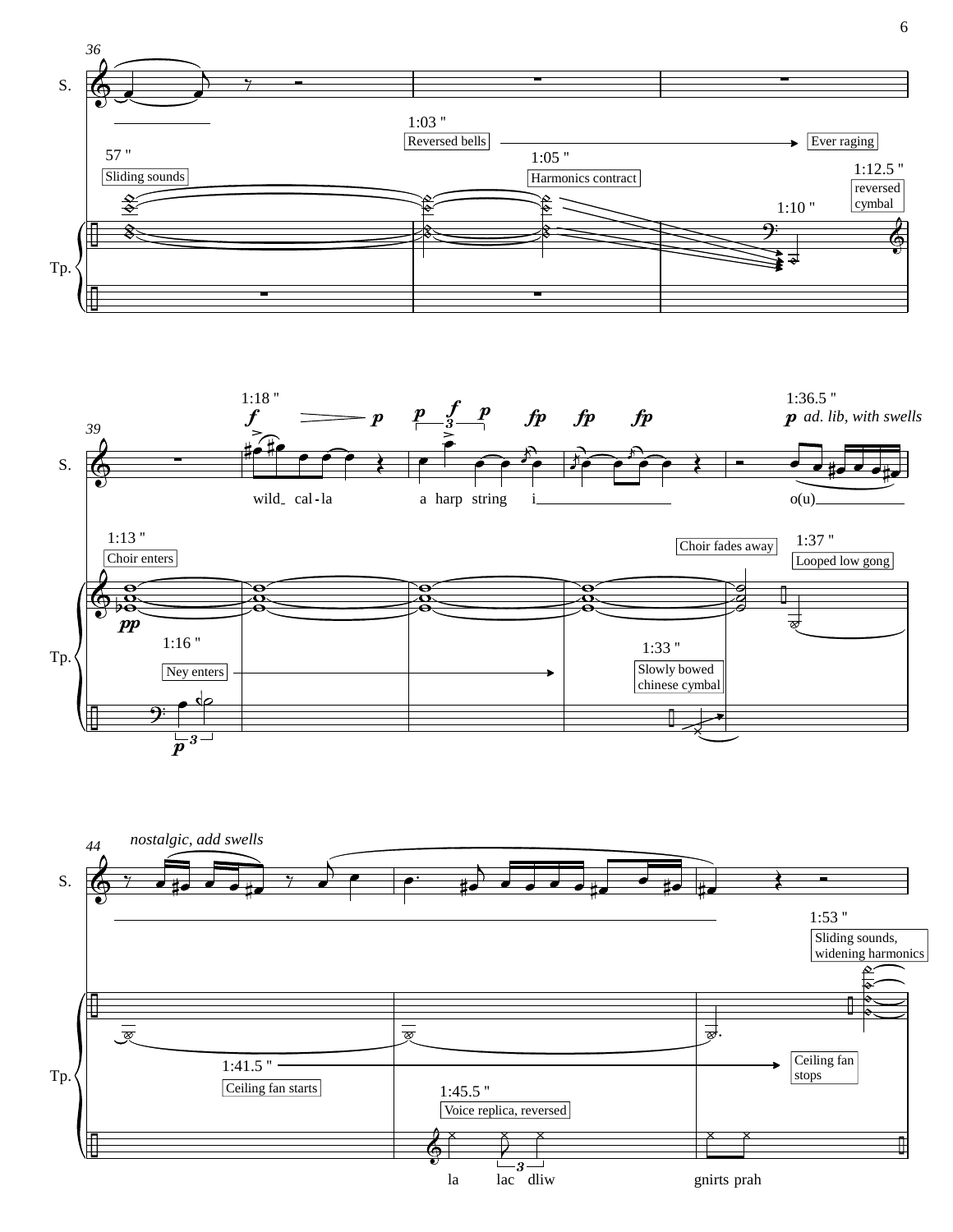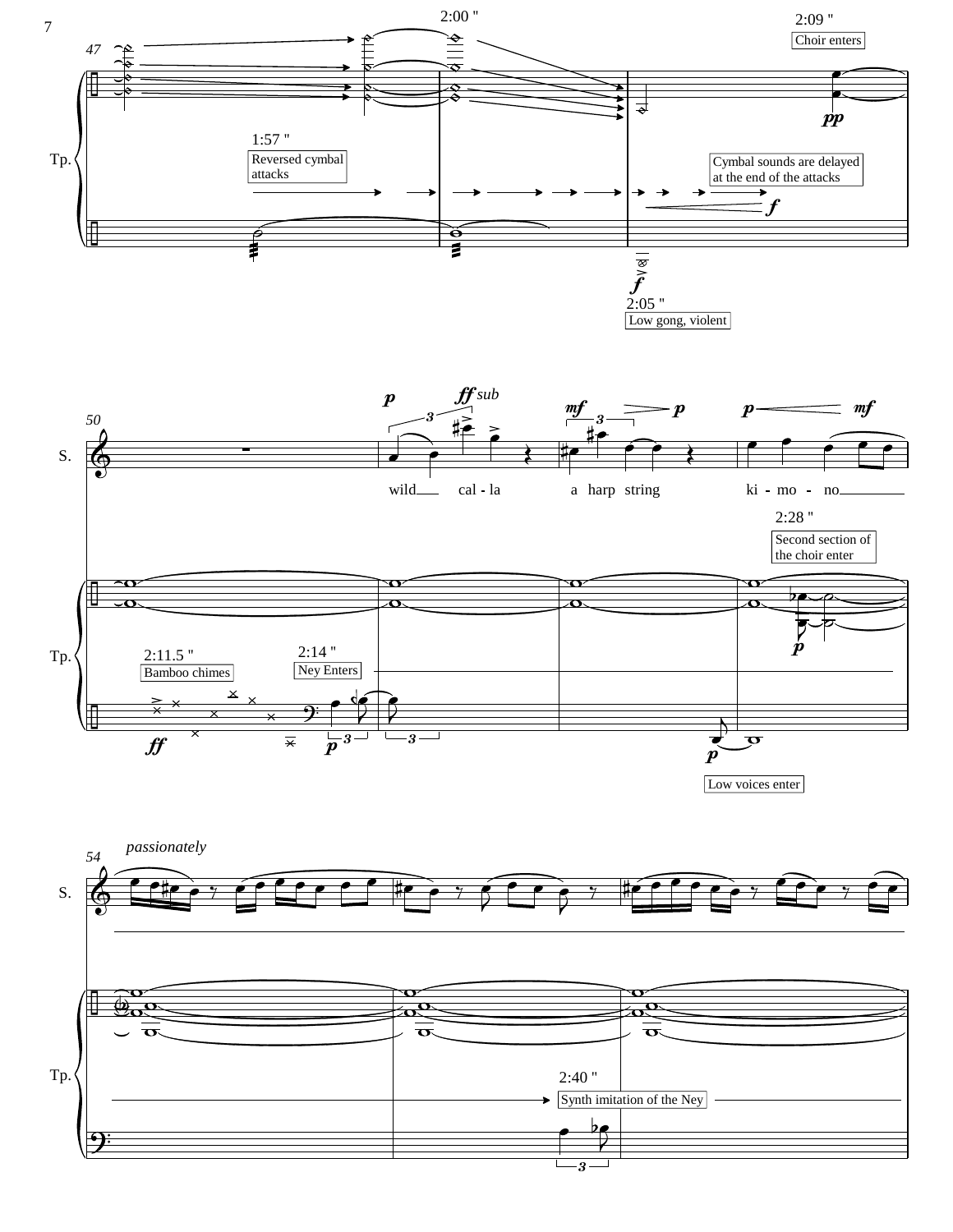

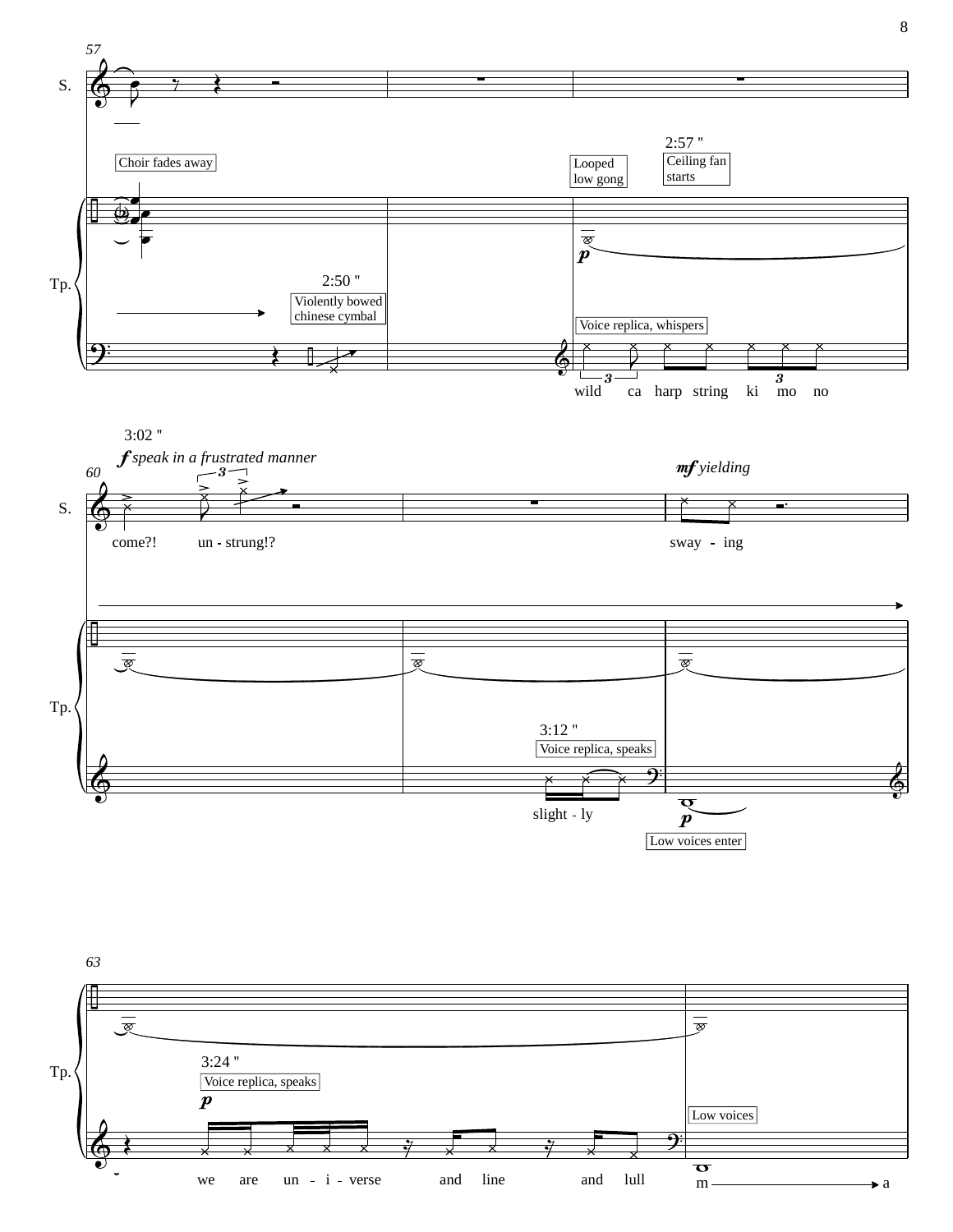### **Part III**

 *Re-submission*

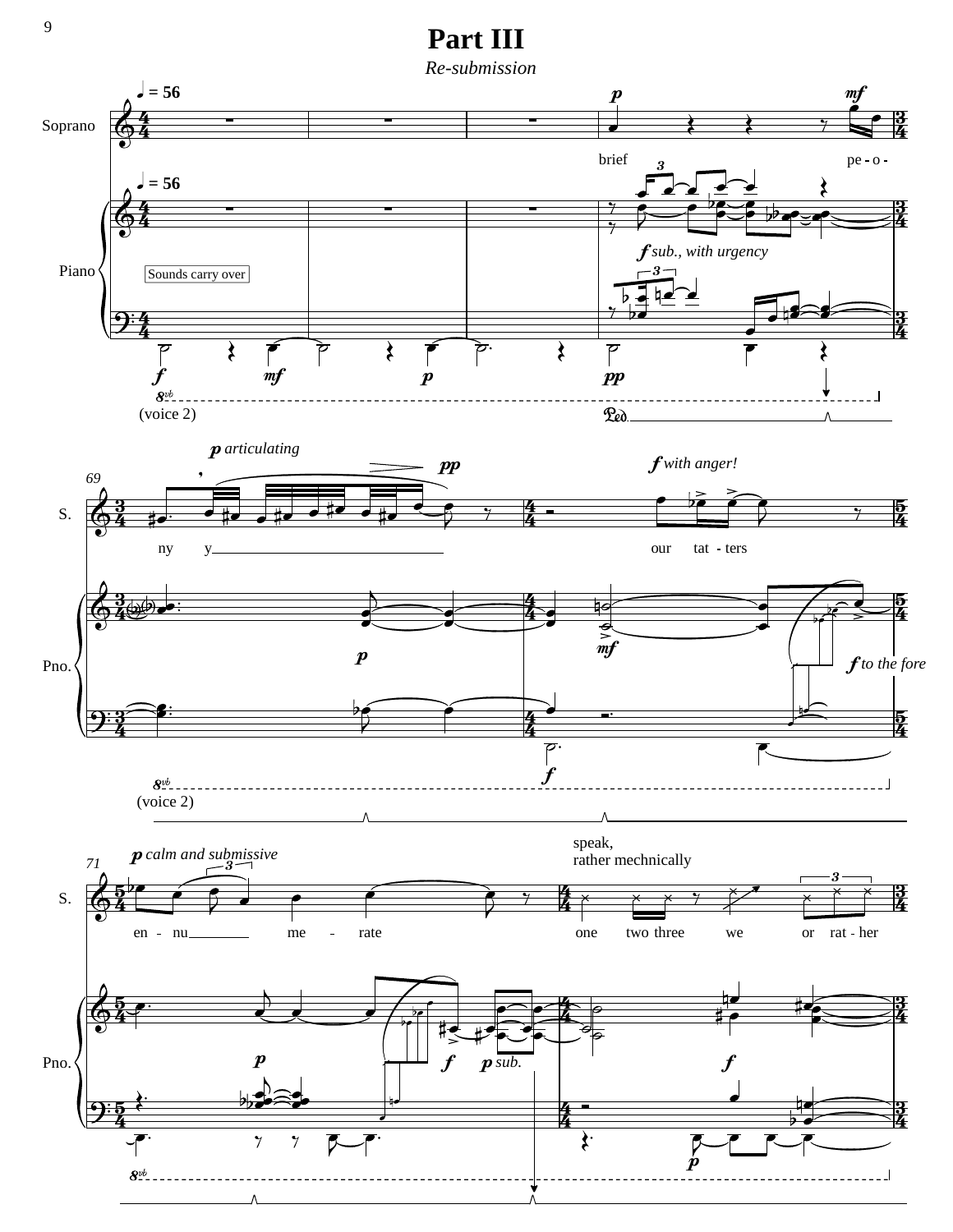